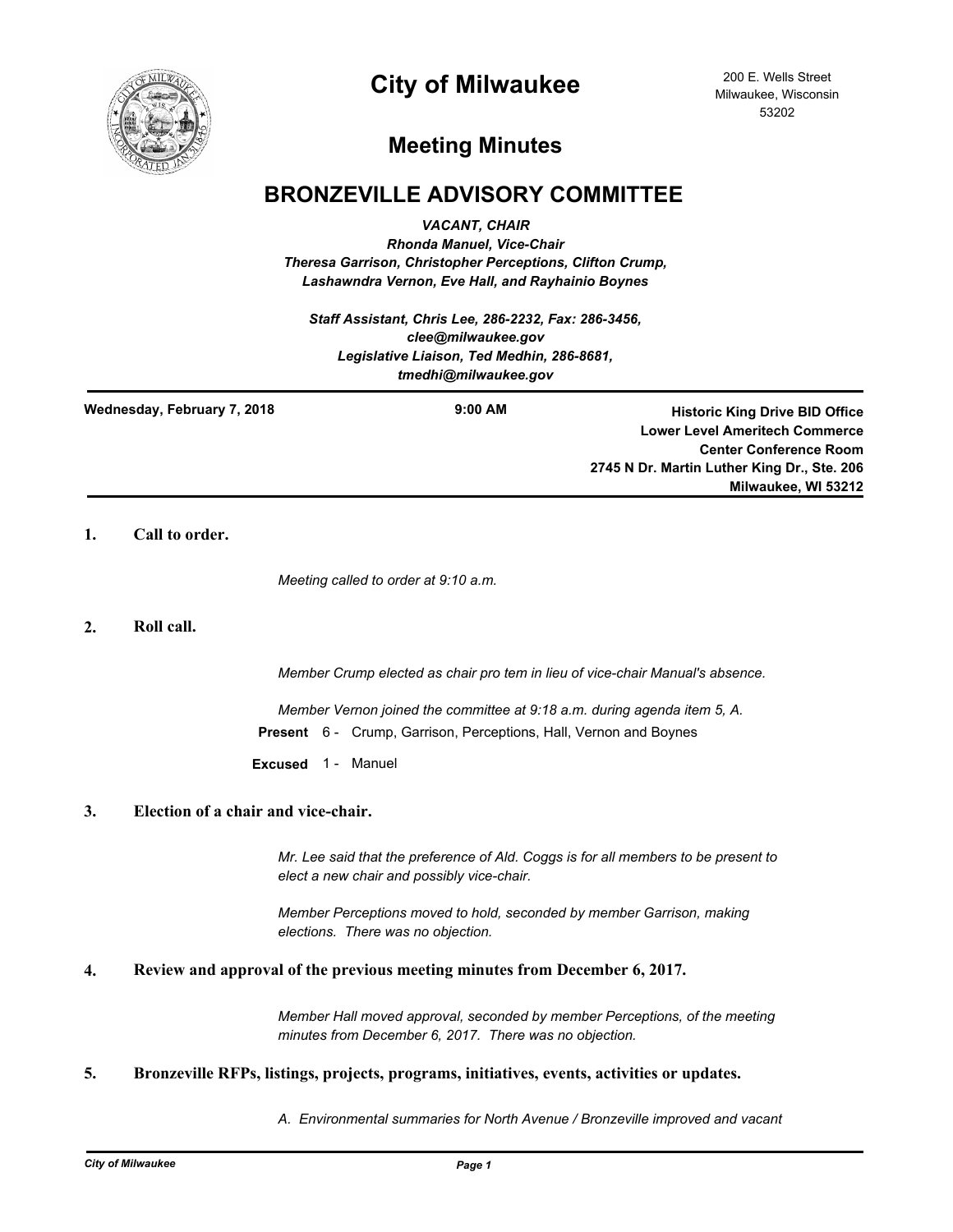#### *parcels*

*Individuals appearing: David Misky, Redevelopment Authority for the City of Milwaukee (RACM) Matt Reimer, RACM Amy Turn, Dept. of City Development (DCD) Ray Hill, Historic King Drive Business Improvement District (BID)*

*Member Vernon joined the committee at 9:18 a.m.*

*Mr. Misky gave introductory remarks. He is the assistant executive director and secretary to RACM. RACM oversees many programs such as programs for home foreclosures to housing. Brownfields for environmentally challenged properties that exist in Bronzeville along North Avenue are common and treated no differently by RACM than other brownfields in the City. RACM generally looks at the history of a site, make a determination on taking ownership (most commonly via foreclosure), and tries to identify and initially addresses any pressing contamination. For cost efficiency, full site contamination remediation would occur once redevelopment of a site occurs.*

*Mr. Reimer gave an overview on specific parcels.* 

*510 W. North Avenue was a former filling station and has a closed Environmental Repair Program (ERP) case site for the Wisconsin Dept. of Natural Resources (WDNR). There is about a remaining 10 feet limited area of soil and groundwater petroleum contamination near the southeast corner of the site.*

*522 W. North Avenue used to be a pest control and extermination business. Numerous USTs, contaminated soil and free product have been removed. There is an open WDNR ERP case due to the near surface (0-4 feet) lead and polycyclic aromatic hydrocarbons (PAH) impacts from historic fill. There is a closed WDNR*  LUST case for 6 leaking underground storage tanks (LUST). There is still a bit of *contamination in the soil, groundwater, and potential vapor issues near the LUST areas.*

*530 W. North Avenue was a used car sales and auto repair business that also has a closed WDNR LUST case with remaining soil contamination at the southern portion of the site.*

*540 W. North Avenue was a tavern, junk store, and residential property. There is an open WDNR ERP case due to PAHs in fill material across the site.*

*2307-09 North 6th Street was a former filling station with an open WDNR LUST case due to soil and groundwater impacts. There is potential to do additional groundwater monitoring requiring an environmental consultant to be engaged.*

*2237-43 North 7th Street had historic uses including auto body work, auto repair, and auto painting operations. RACM had conducted limited investigation and found minor environmental impacts. Addition investigation may be warranted via an environmental consultant.*

*2309 North 7th Street is a small RACM owned site that is located near the highway on-ramp and appears to be within the highway right-of-way boundaries. Environmental information is not available for this parcel. There is the potential to remove the*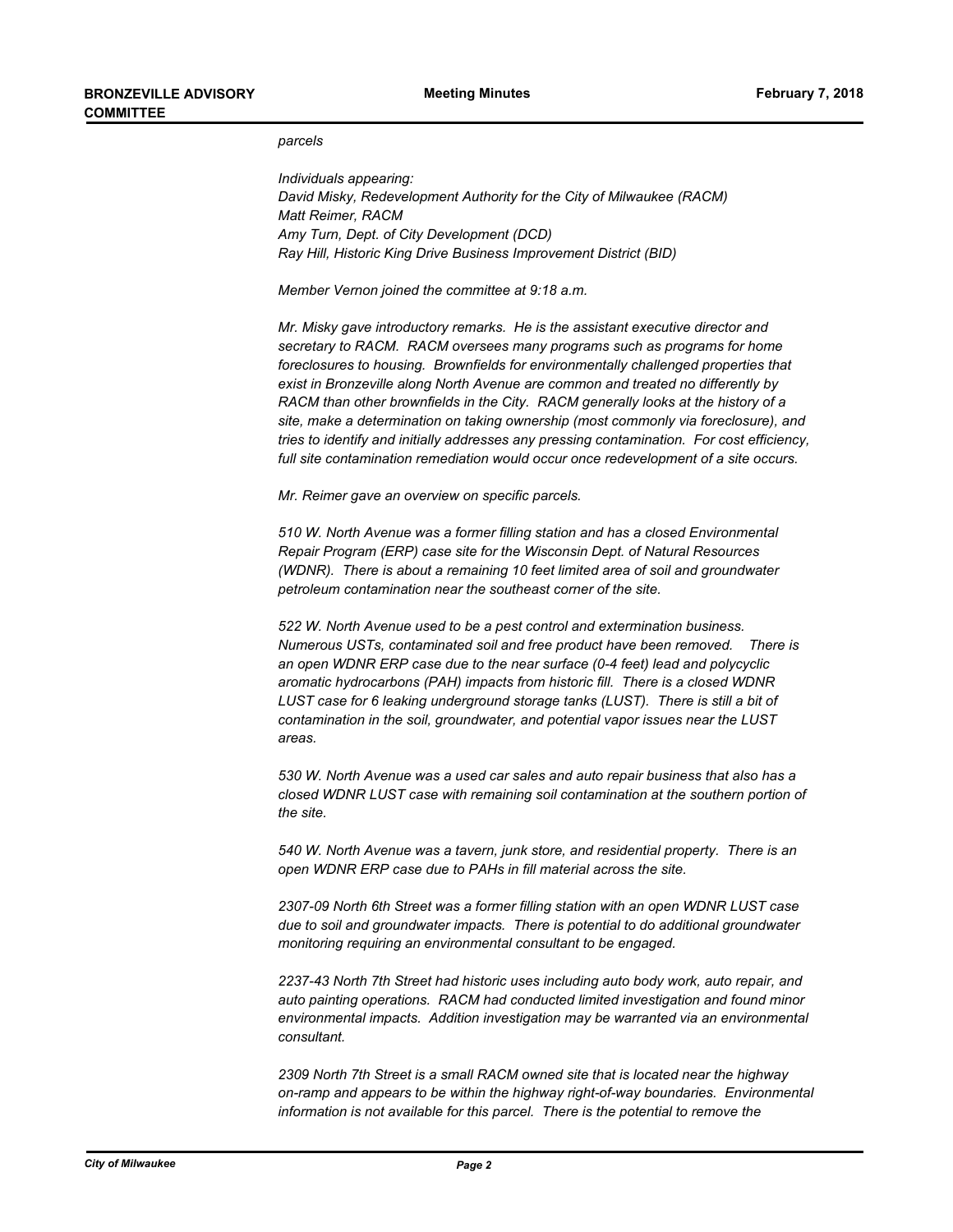*billboard south of this parcel at 2233 North 7th Street, which is privately owned.*

*718 West North Avenue is an address that does not exist.*

*Open cases for all the brownfield sites can be addressed when redevelopment occurs there.*

*Members questioned dry cleaning contamination at 522 West North Avenue, pending redevelopment of the brownfield sites, lands uses under the current redevelopment plan for the brownfield sites, funding available for remediation, the function of RACM, and resources to market the sites.*

*Mr. Misky replied. Tetrachloroethylene or perchloroethylene (PCE) contamination from the former dry cleaner at 522 North Avenue had been addressed. Some sites on North Avenue should not be recommended for housing, but there are some that can be possible for housing. The brownfield sites are ready for redevelopment, and there are environmental funding resources that can be realized. DCD, RACM, the advisory committee, and the aldermanic office can bring attention to these sites with a cohesive market strategy. There must be retail or other uses that adds or brings density to the sites and is supported by the neighborhood. The redevelopment plan really calls for commercially zoned land uses. RACM is the real estate arm of the City, and its employees are no different than City employees. RACM acts as a creative tool and engine for DCD and the City to buy land, sell land, acquire funds, manage challenging properties, make development happen, and do tax incremental financing. RACM had become its own developer buying, owning, cleaning, and selling land in Century City and Menomonee Valley by default due to no private entity being willing to take on those areas. However, the desire is for the private market to take on developing land as opposed to RACM doing it. Any purchase of RACM property would require the extra step of approval from the RACM board prior to approval by the Common Council. Increased marketing efforts are warranted and should entail collaboration with the local alderperson, BID, and neighborhoods for input and strategy.*

*Ms. Turim replied. There was some interest for artist housing along North Avenue as part of the Art and Resource Community Hub (ARCH) program. One site has been selected at 2406 North 4th Street for Vedale Hill, and the Reader's Choice will be the new location of his shop. The ARCH program is only eligible on city owned tax foreclosure properties. The private market is also incorporating artist housing, such as through Reader's Choice. The Garfield school and Griot redevelopment project will be catalytic for the area. Ms. Manuel has been working on various marketing ideas with DCD staff and Ald. Milele Coggs. There is opportunity for the use of social media and websites.*

*Member Boynes commented. The first work-live ARCH site will be along MLK Drive and interest on the site at 6th Street and North Avenue for something similar to the former Malcolm X school redevelopment project. Marketing should be done to different types of artists since there are many kinds of artists. Artists are not developers and will need support to build infrastructure. There is a need to build an artist community and retain local talent.*

*Member Vernon commented. A concern is that redevelopment is occurring on MLK Drive and not on North Avenue. She envisions that North Avenue can be a place of shopping with mixed-use storefronts. Developers are going to MLK Drive naturally due to direct access to downtown development. More focus should be placed on North*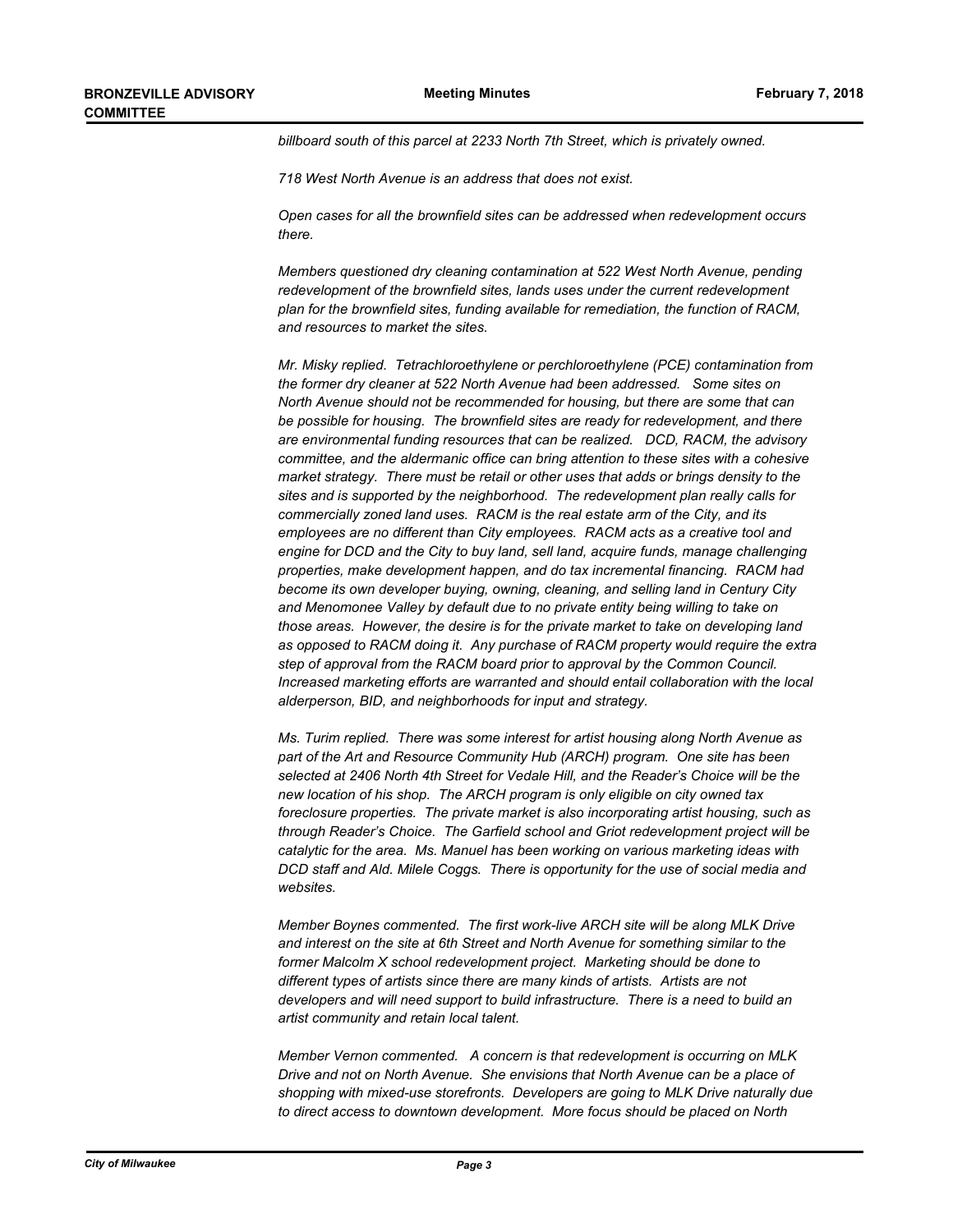*Avenue to redevelop it, market it differently, and make people stay on the street despite its close proximity to the highway. Marketing should be intentional for artists, not for traditional developers, who really should become developers for these sites. Artists may then help to support each other.*

*Member Crump commented. All catalytic projects should come before the advisory committee before RACM makes a determination. The permitted land uses should be revisited, if they are no longer desired, and changed to uses that are desired on the frontend to lessen the obstacle of developers having to go through zoning changes.*

*Ms. Hill commented. The TOD study for the proposed street car recently showed increased density on North Avenue, the Hillside neighborhood, and Harambee neighborhood. The Hillside and Harambee communites are opposed to increased apartment building density along North Avenue but is open to more single-family and duplexes scattered in the neighborhoods. Neighborhoods are open to mixed-use sites and want to maintain culture, entertainment, and art along North Avenue.*

*Ms. Turin inquired about a Bronzeville social media community hashtag.*

*Member Vernon replied that the community uses #bronzevillepround (most popular), #bronzevillearts, #thisisbronzeville, #bronzevilleculture, #bronzevillecommerce, #bronzevillemke, and many others.*

*B. Historic Garfield campus update*

*This item was held as the developer, Melissa Goins, was unable to appear to provide an update.*

*C. Other*

*Individual appearing: Matt Haessly, DCD*

*Mr. Haessly gave an update on the proposal for Rockford's Blue Water Grill at 2368 North MLK Drive. The deal is dead since the buyer, James Gardner, was unable to acquire financing. The site is the former Ja'Stacy soul food restaurant. The property is still under City ownership since 2015. The building was in poor shape when acquired, which is common for many properties acquired by the City due to tax foreclosure, and was eligible to be demolished then. Similar to many properties, the building continued to erode over time due to vacancy. The property did come before the advisory committee for submittal review and recommendations. The committee did recommend Mr. Gardner's submittal. In DCD's opinion, it is economically unfeasible to rehabilitate the building, which is in extreme disrepair both internally and externally, and it is time to move on from the building. The façade bricks are peeling away in the front and back. Mr. Gardner's budget was \$1.2 million. The building is small at about 3000 square feet with no parking. There was good effort to explore saving the building through redevelopment. It may be more advantageous to construct a new building at the site at lesser costs. DCD has made a recommendation to Ald. Coggs to raze the building and is awaiting her response. The site may likely become greenspace temporary. Perhaps the neighboring property, which is under bankruptcy and in poor condition, can be acquired and packaged along with this site to become a bigger and more attractive development site.*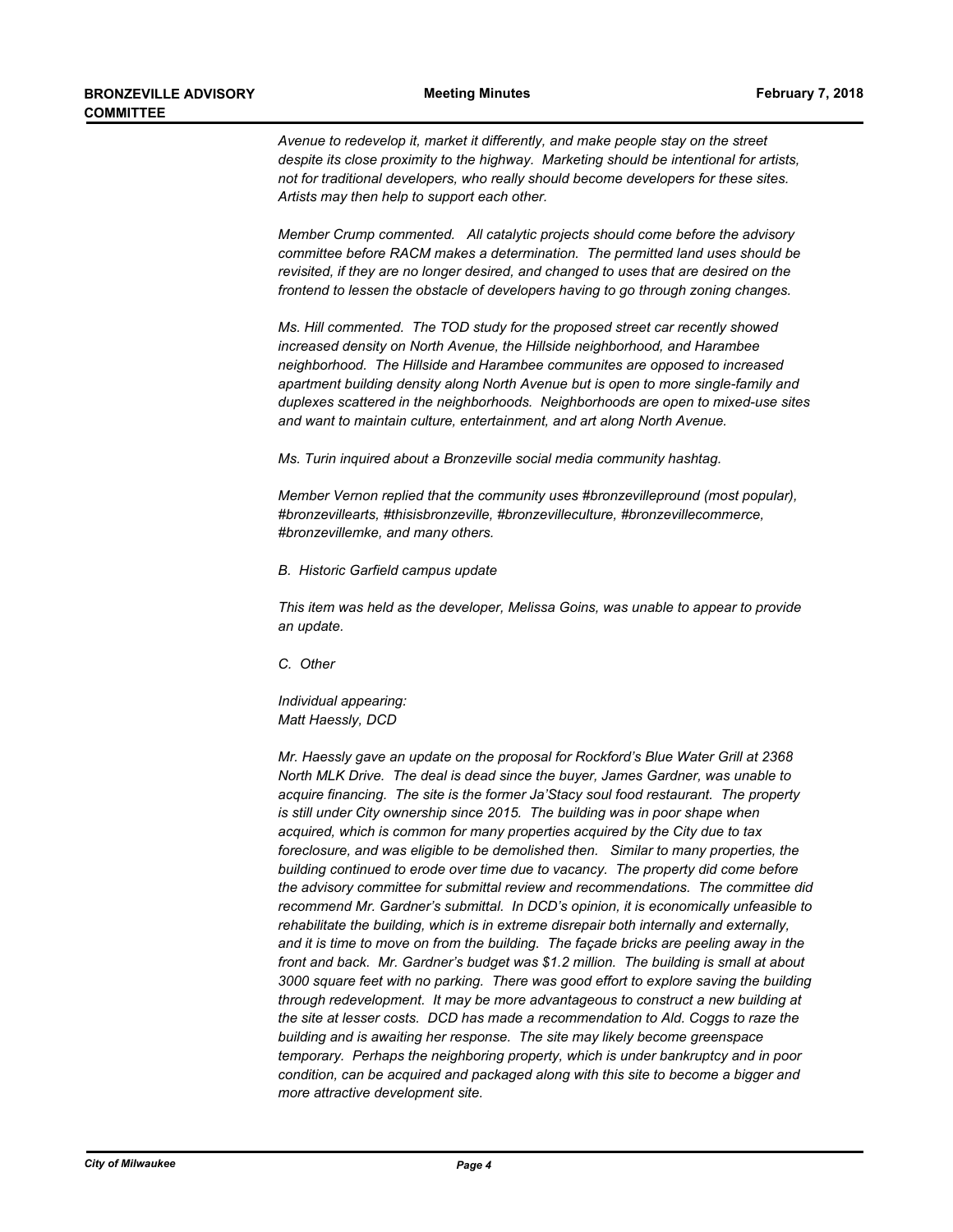*Ms. Hill remarked. The building to the south may also be acquired and be included as*  part of a bigger package for redevelopment. The Wisconsin Dept. of Natural *Resources building may also be demolished. There are a number of restaurants coming into the area, such as Rise and Grind.*

*Member Vernon commented. The RFP process for the site was very open with many viewing opportunities. The property was an important soul food restaurant, attraction, and artist hub in the community. It would be challenging to redevelop the site if it was demolished due to the close neighboring buildings next to the site. Interested persons for the site had confirmed to her in the past that the building was in too much disrepair for their liking. Perhaps a bigger site, as suggested, can result in an eatery that is much needed to activate the area. There is opportunity to create a chain of restaurants in Bronzeville similar to that of Brady Street. An artist eatery hub and membership program, similar to the Hudson Business & Lounge Cafe, is needed along with artist live-work housing. The Hudson can be a model used to create a hub in Bronzeville.* 

*Member Hall asked for there to be an update on eatery establishments in Bronzeville.*

#### **Discussion regarding Common Council file number 100626, Resolution creating a Bronzeville Advisory Committee. 6.**

*Member Crump commented. Members are in possession of and should review the original resolution creating the advisory committee and a summary of committee recommendations, encompassing past meeting discussions, to expand the committee. A full discussion should be withheld until vice-chair Manuel and Ald. Coggs can be present, hopefully for the next meeting. In the meantime, members should review the recommendations and forward revisions or additional input to clerk staff. One recommendation to advocate for is to review the Bronzeville redevelopment plan every 5 years. The plan was last reviewed in 2010, conditions may be different presently, and disposition of properties along the district boundaries may be different now.*

## **7. Announcements.**

*Member Vernon announced her birthday today.*

## **8. Agenda items for the next meeting.**

*Members recommended reviewing CCFN 100626 resolution creating a Bronzeville Advisory Committee, discussion on artist housing possibilities and the ARCH program in Bronzeville, Historic Garfield campus update, and discussion on prepping for Bronzeville Week.*

### **9. Meeting frequency and schedule.**

*Members said that there should be a known monthly set meeting schedule for the rest of the year, at least up to August, so that members can better set their schedules to attend meetings. Wednesdays on the second week of every month would be ideal. Clerk staff is to develop a schedule in consideration of Ald. Coggs's schedule and avoiding Common Council meeting conflicts wherever possible.*